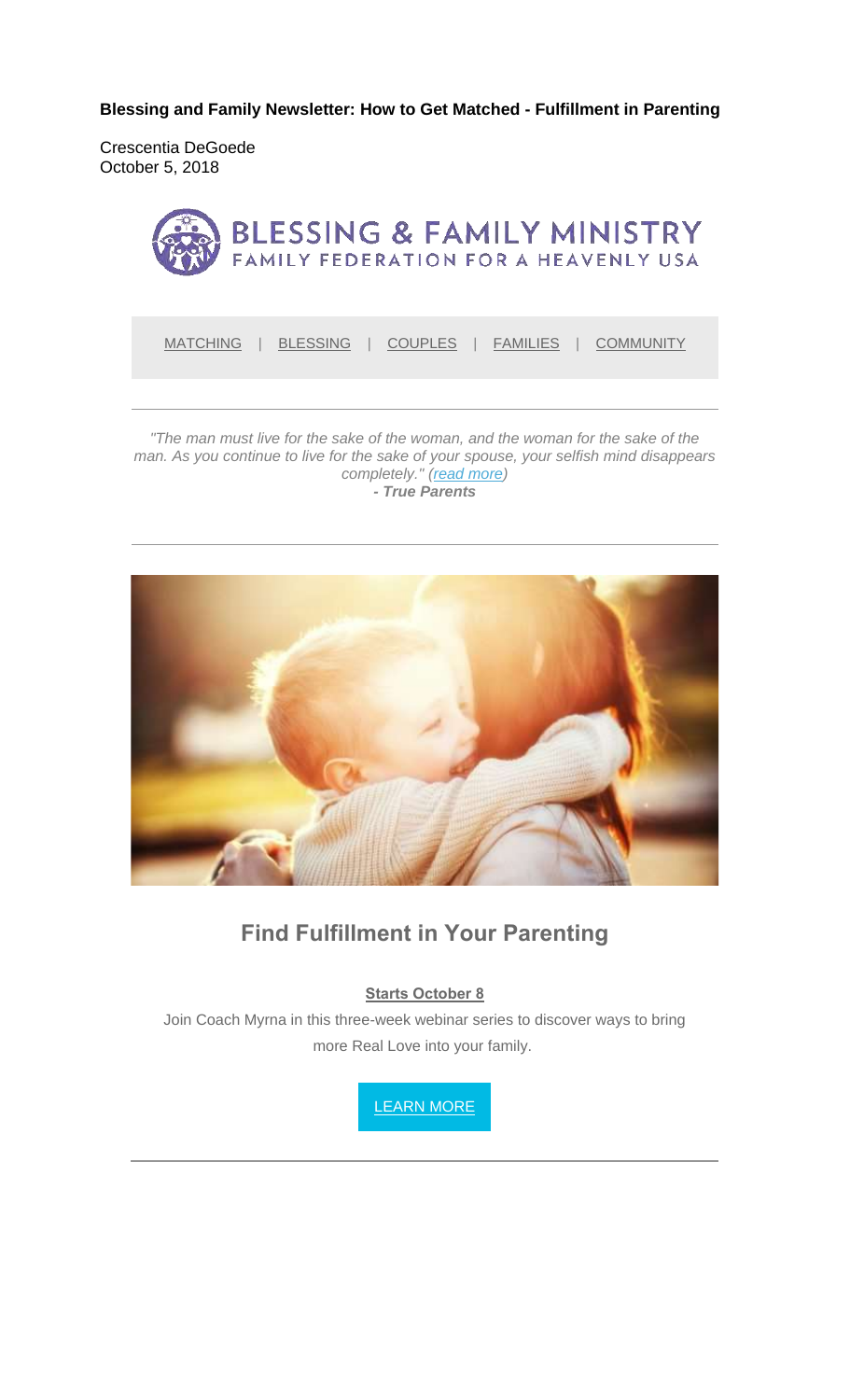

# **Survey: Upcoming National Parents Matching Convocation • Where Will It Be?**

We're planning a National Parents Matching Convocation (PMC) for early next year, and are considering where the best location would be. Let us know!

GIVE YOUR INPUT



## **Next Stop: Bridgeport! Matching Preparation Tour**

**Sep. 29-30** The BFM is touring the USA, and we just might be stopping near you!

LEARN MORE



#### **Updates from High Noon**

The High Noon team has been busy with their pornography education tour in Asia, a Summit in Korea, and their ongoing 90-day recovery program.

CHECK OUT THE LATEST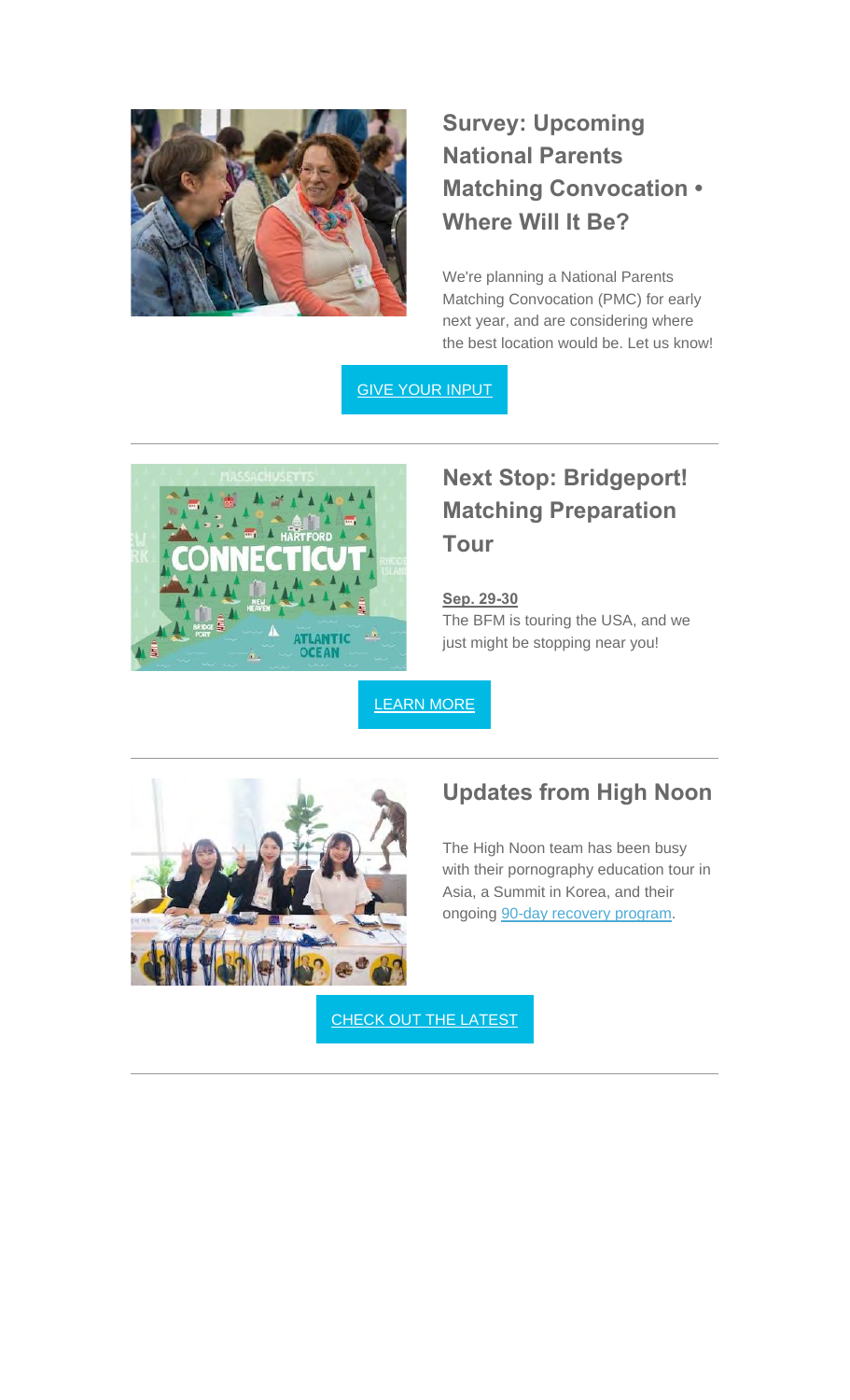

## **Article: The Hows of Getting Matched**

#### **"Right From the Start" by Sandra Lowen**

Marriage and Family Therapist Sandra Lowen offers advice to Matching Candidates as they navigate finding a lifelong partner.

READ ARTICLE



# **Article: The Day the Guinea Pigs Died**

#### **By Myrna Lapres**

As parents, we can learn how to give and receive unconditional love and improve the quality of our relationships.

READ ARTICLE



## **Article: How to Be Proactive and Protect Your Marriage**

Here are 8 research-based things that you can do to help protect and strengthen your marriage.

READ ARTICLE



## **2018 Autumn Hyojeong Chung Pyung Special Great Works**

#### **Oct. 19-21**

The highly-anticipated annual Autumn Hyojeong Special Great Works is coming up!